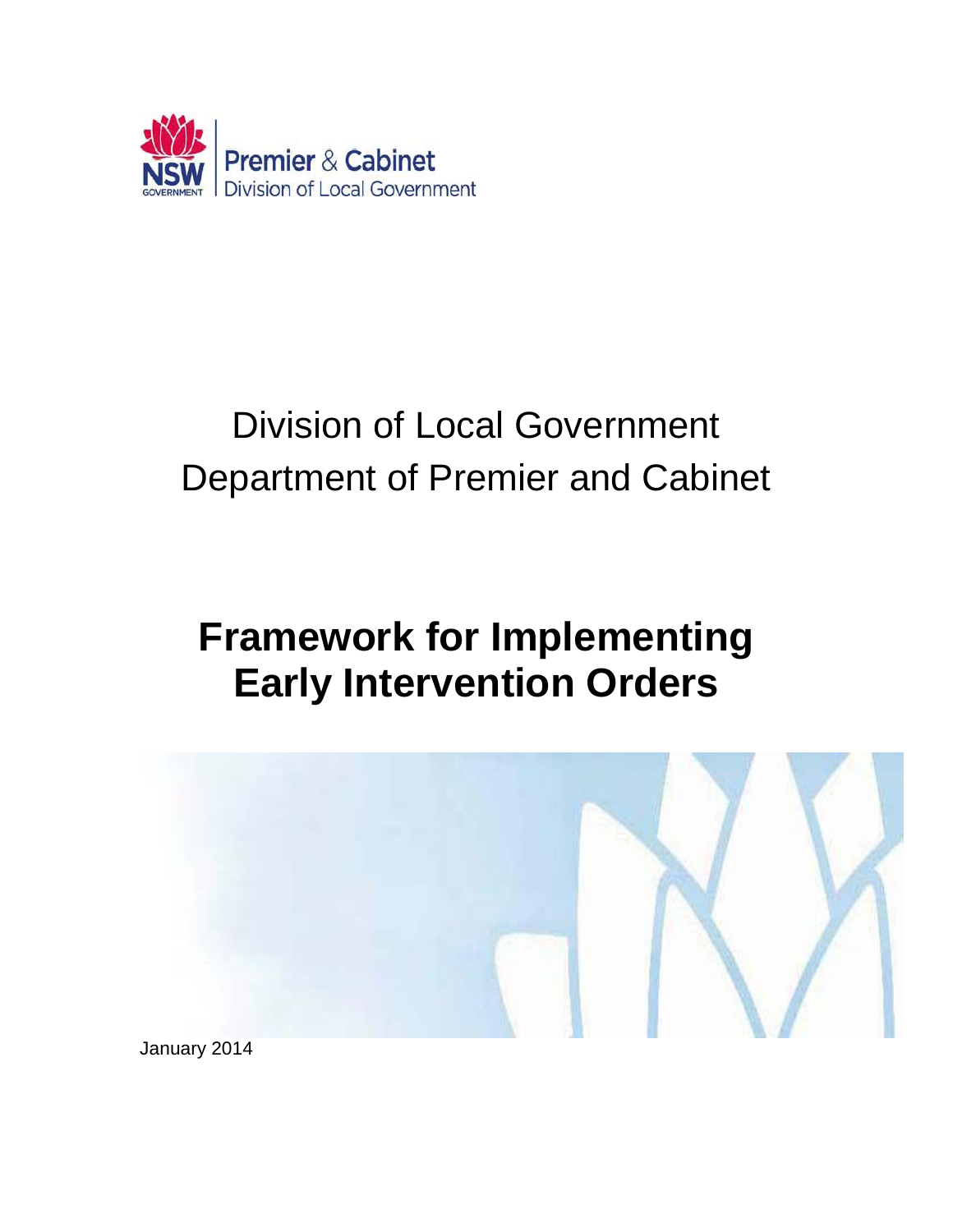## **Index**

| What is the purpose and scope of this Framework document?4                   |  |
|------------------------------------------------------------------------------|--|
|                                                                              |  |
|                                                                              |  |
| How a request to issue a performance improvement order is initiated6         |  |
| Criteria to be considered to determine whether to issue a performance        |  |
|                                                                              |  |
|                                                                              |  |
|                                                                              |  |
| Notice of intention and draft performance improvement order 8                |  |
|                                                                              |  |
|                                                                              |  |
| Procedures for appointing temporary advisers (Section 438G) 10               |  |
|                                                                              |  |
|                                                                              |  |
|                                                                              |  |
|                                                                              |  |
|                                                                              |  |
| Criteria to be considered to determine whether to issue a suspension order13 |  |
|                                                                              |  |
|                                                                              |  |
|                                                                              |  |
|                                                                              |  |
|                                                                              |  |
| Process for appointment of interim administrators (Section 438M) 17          |  |
|                                                                              |  |
|                                                                              |  |
|                                                                              |  |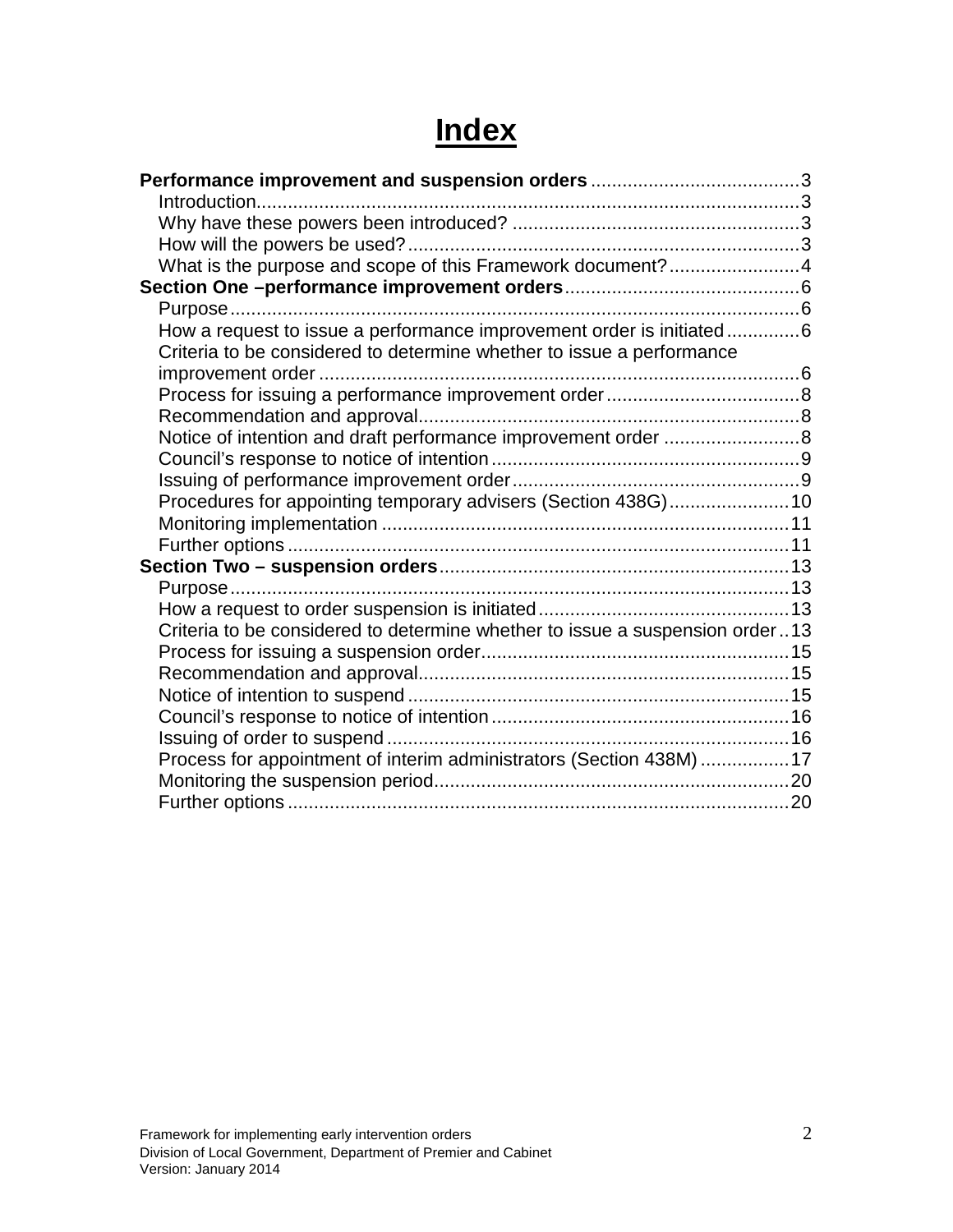### <span id="page-2-0"></span>**Performance improvement and suspension orders**

#### <span id="page-2-1"></span>*Introduction*

Councils are responsible for driving their improvement and are generally best placed to do so. Where councils are dysfunctional or failing to meet their legal obligations, the Minister and the Division of Local Government encourages and supports councils to act voluntarily to fix the problem. Where this fails, new powers to issue performance improvement and suspension orders may be used.

#### <span id="page-2-2"></span>*Why have these powers been introduced?*

It is clear from persistent high-profile dysfunction in a small number of councils that the current approach to tackling poor performance does not always work.

Where voluntary action failed, a public inquiry was the next available option. While a public inquiry is an important and necessary process when facing the serious prospect of dismissing a council, it usually follows years of dysfunction which could have been avoided, costs over \$200,000 on average, and has tended to result in the public being deprived of democratic representation at this vital level of government.

The NSW Auditor General has said that government needs greater powers to tackle poor performance of councils.

These powers fill the large gap between voluntary action and public inquiry, are designed to improve the performance of councils in NSW by balancing measures to encourage councils to drive their own improvement with sanctions for failing to take action.

#### <span id="page-2-3"></span>*How will the powers be used?*

The Minister and the Division aim to intervene early when councils are experiencing problems and, in the first instance, will encourage councils to meet their obligations. Any intervention or improvement response will be proportionate to the circumstances. The aim of any intervention is to encourage councils and individuals to act appropriately.

The intervention system is designed to be:

- Flexible to enable different measures to be used to suit different types of dysfunction, depending on the severity and nature of council's breach and/or failed processes;
- Timely to enable prompt action to be taken when required and avoid drawn-out processes with unnecessary layers of investigation, with a strong emphasis on early intervention; and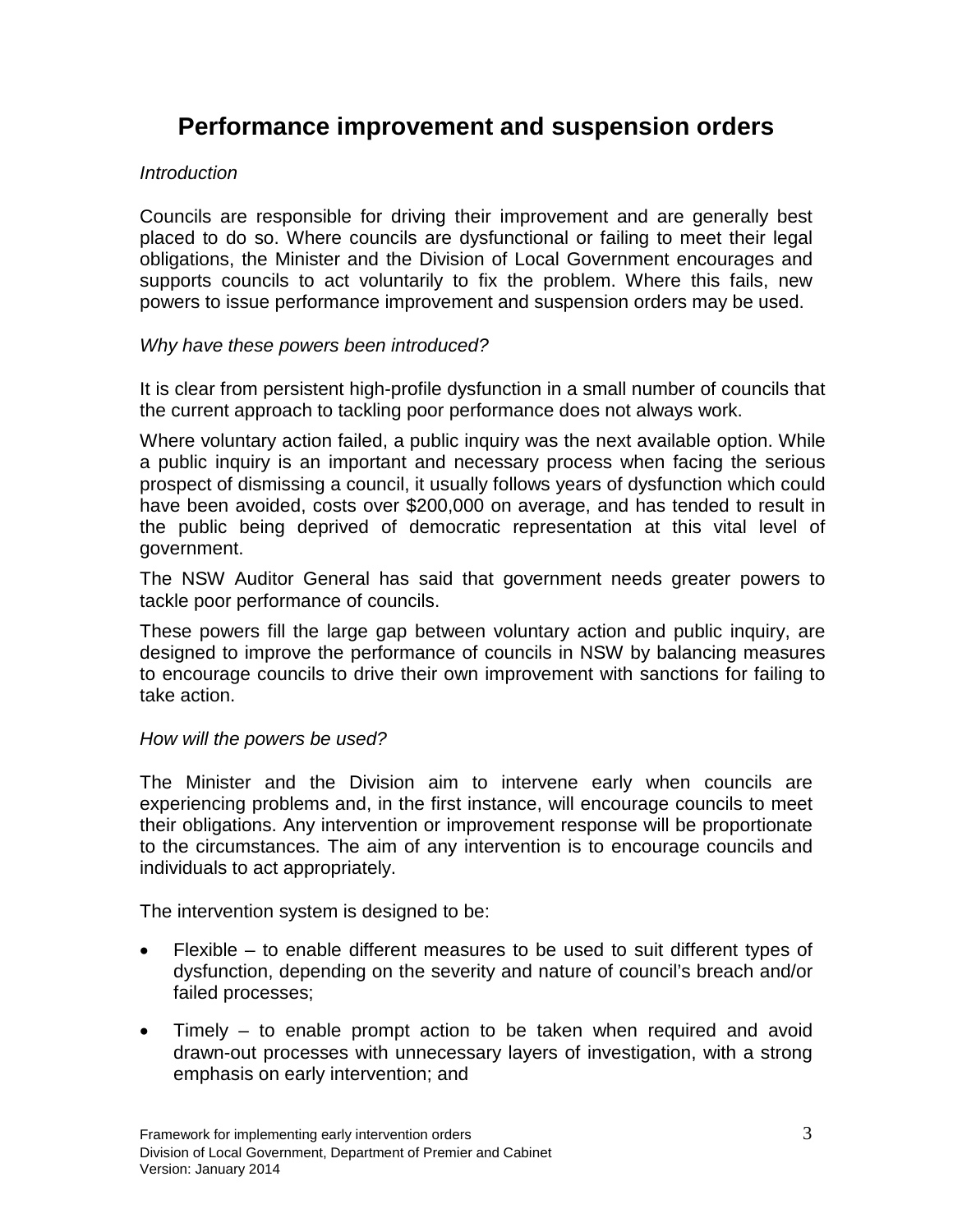• Efficient – to provide a sufficient deterrent or sanction at an acceptable cost, commensurate with the severity and nature of the circumstances of a council.

To achieve these objectives, new powers to intervene when councils are underperforming include:

- powers to issue a performance improvement order; and
- powers to temporarily suspend all councillors for up to 3 months, with a possible extension of a further 3 months.

These powers complement existing intervention options, which include:

- informal intervention, for example advice, support, formal letters
- instigating a section 430 investigation
- recommending a section 438U public inquiry be convened.

The Division's approach to intervention is to generally use the 'softest' available intervention option first and then progress to stronger powers where a council fails to improve. There is however no requirement to progress through the 'hierarchy' of intervention powers available and the decision as to which power is appropriate will be based on the nature and seriousness of the performance issue.

#### <span id="page-3-0"></span>*What is the purpose and scope of this Framework document?*

This Framework document has been developed to guide the Minister's and the Division's decisions and processes in implementing performance improvement and suspension orders. This Framework identifies:

- the criteria to be considered in deciding whether to issue a performance improvement order or to decide to suspend a council;
- the processes involved in decision making;
- the processes involved in issuing the relevant orders;
- the monitoring of compliance with an order;
- the appointment of relevant advisers or interim administrators; and
- further options available should the intervention be ineffective.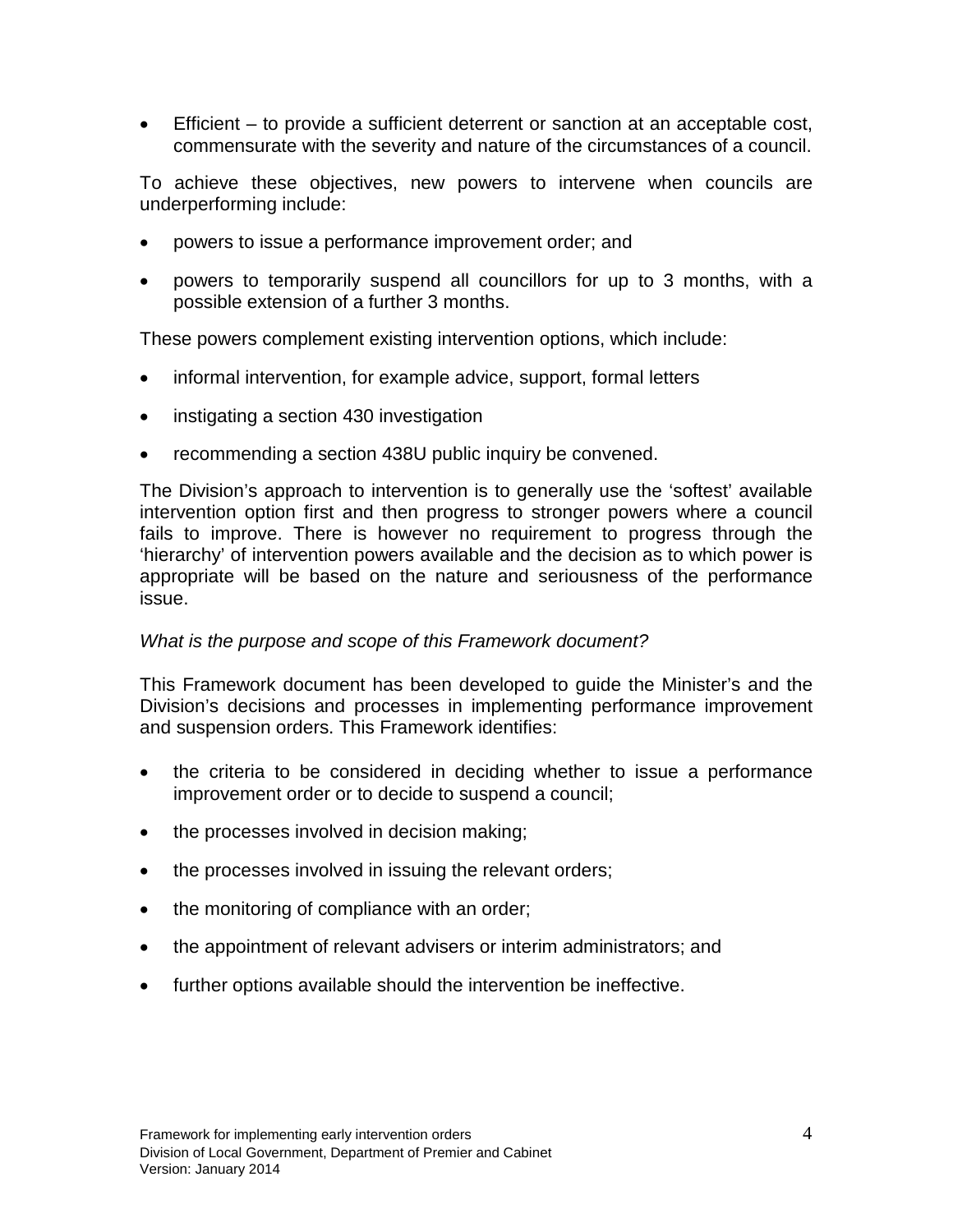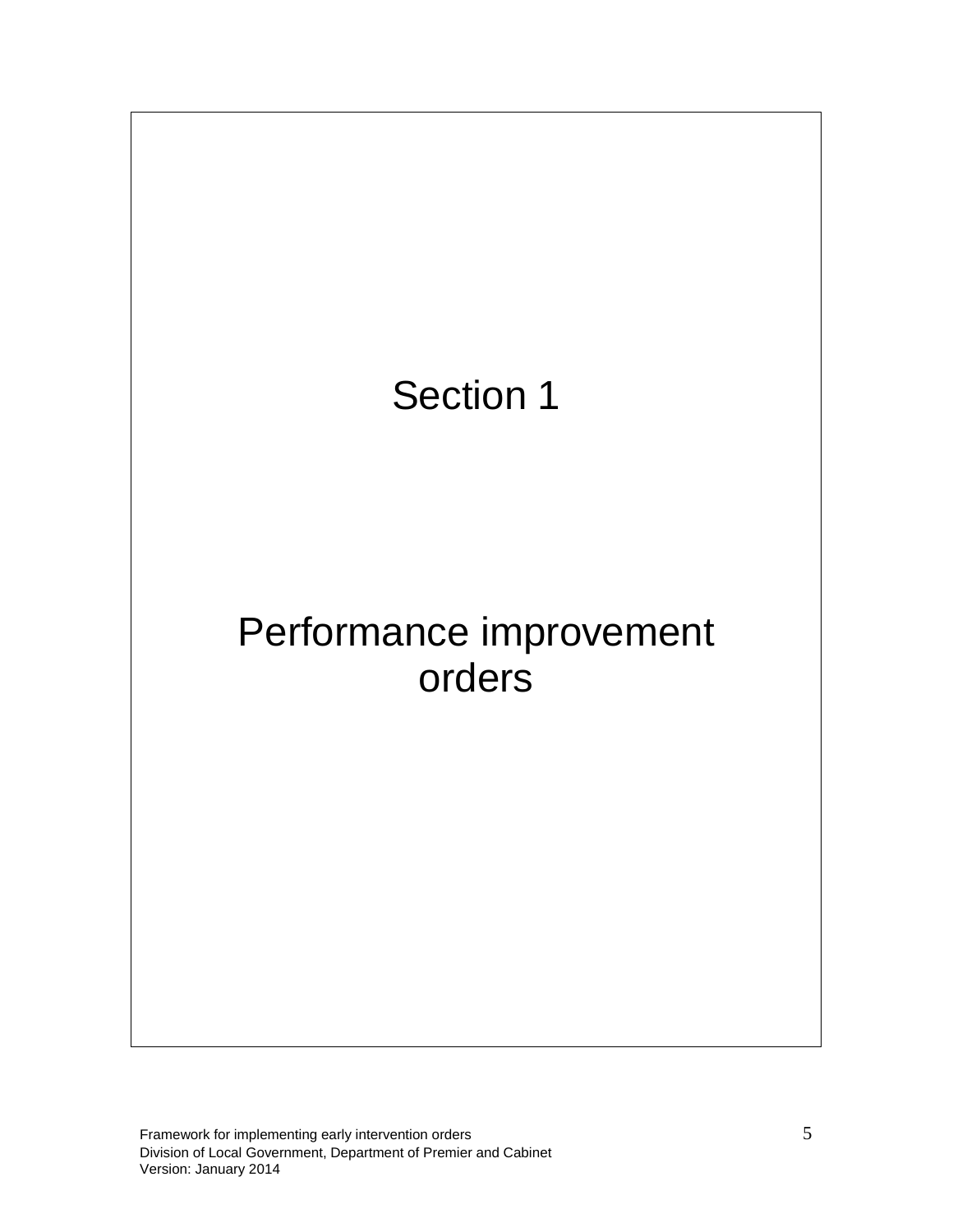## **Section One –performance improvement orders**

#### <span id="page-5-1"></span><span id="page-5-0"></span>*Purpose*

The purpose of a performance improvement order is to provide a mechanism for a council to remedy an emerging issue quickly. An order is issued by the Minister for Local Government or his/her delegate.

#### <span id="page-5-2"></span>*How a request to issue a performance improvement order is initiated*

Requests to the Minister for Local Government to issue a performance improvement order may be made by any person including the Chief Executive, or others, such as council officials, members of the public, other Ministers and other Members of Parliament.

The Minister is not obliged to act on every request to issue a performance improvement order.

#### <span id="page-5-3"></span>*Criteria to be considered to determine whether to issue a performance improvement order*

*Section 438A* of the *Local Government Act 1993* (the Act) enables the Minister (or his delegate) to issue an order to a council, or to individual councillors or to both, to do or refrain from doing anything to improve council's performance within a time specified in the order.

Section 438A also enables the Minister, by order, to set the quorum for a meeting of the council. For example, where a group of councillors intentionally leave the meeting without a quorum to disrupt meetings or to stop a decision being made, it is contemplated that this power would be exercised to prevent the ongoing damage that such conduct causes to the effective performance of the council's functions.

Section 438A provides that a performance improvement order may be issued if the Minister *"reasonably considers"* that action must be taken to improve the performance of the council. Therefore, the issues or conduct in question should be sufficiently serious to warrant the order.

For the purposes of section 438B, the criteria to be considered in assessing whether to issue a performance improvement order are prescribed under the Local Government (General) Regulation 2005 at clause 413D.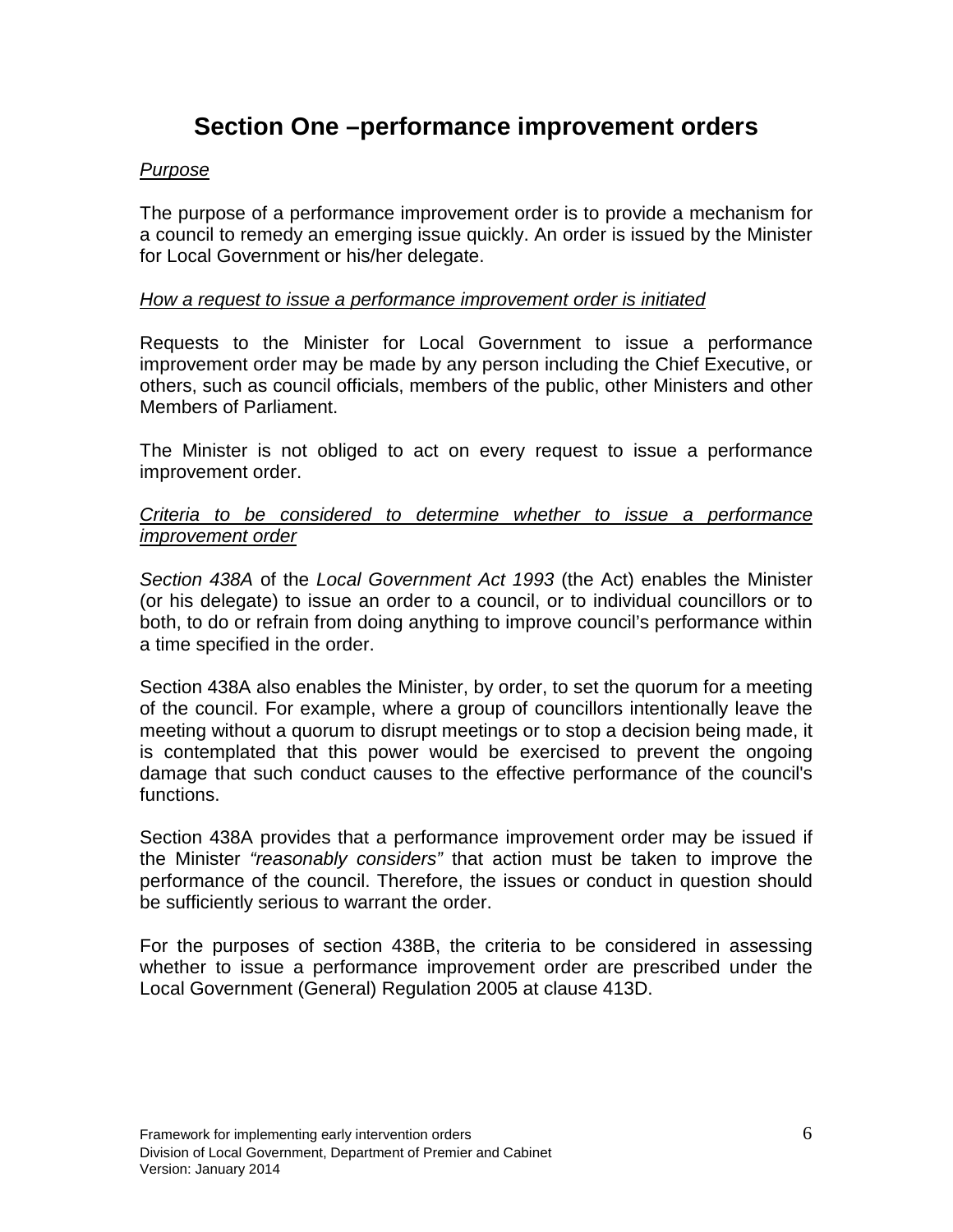The following are the prescribed criteria to be considered in issuing a performance improvement order:

- a. whether the council concerned has failed to comply with its legislative responsibilities, standards or guidelines,
- b. whether there are significant risks facing the council that are not being addressed,
- c. whether previous intervention attempts have failed,
- d. whether council business is being disrupted and the council failing to exercise its functions,
- e. whether the appointment of a temporary adviser is necessary, in the opinion of the Minister, to restore the proper or effective functioning of the council,
- f. whether there is a pattern of poor or inappropriate behaviour, either by one or more councillors or members of staff of the council, that has not been rectified,
- g. any other matter that, in the opinion of the Minister, is relevant to the issuing of the order.

Examples where it may be appropriate to issue an order include:

- the council is not following the required processes to manage the general manager's performance. For example, not entering into a performance agreement with its general manager; not undertaking a performance review process as required by the Division's guidelines;
- the council has consistently failed to implement required legislation, such as Integrated Planning and Reporting, or other guidelines, has ignored letters from the Division of Local Government and refused offers of help. For example, continuing non-compliance with the Division's guidelines on section 252 policies; failure to implement the Model Code administrative procedures;
- the conduct of individual or a group of councillors, which is not more appropriately addressed under the council's Code of Conduct, is disrupting the ability of the council to function;
- the council has failed to follow proper process in making a decision that will impose significant costs on the community. For example, a council failing to satisfactorily undertake the capital expenditure review requirements or where a council has failed to address an auditor's concerns.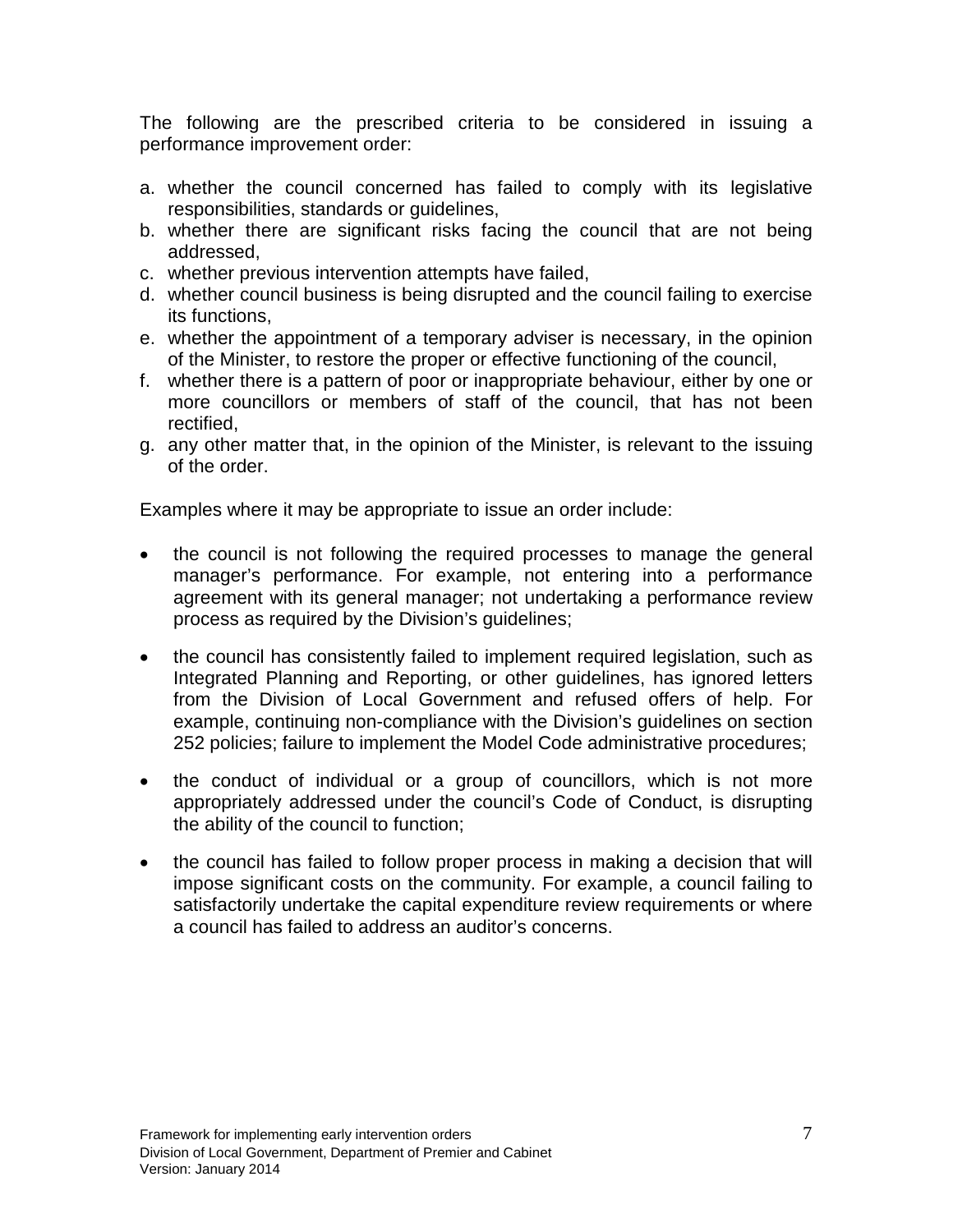#### <span id="page-7-0"></span>*Process for issuing a performance improvement order*

- 1. The Minister or his delegate may issue performance improvement orders.
- 2. The Division of Local Government will conduct relevant preliminary enquiries and review available information to inform an assessment of the criteria to recommend whether to issue a performance improvement order.

#### <span id="page-7-1"></span>*Recommendation and approval*

- 3. Where a decision has been made that it is necessary to issue a performance improvement order, the notice of intention will be served on the council, within 7 days, where practicable, of the date of the decision.
- 4. The issuing of a notice of intention to issue a performance improvement order can be approved by the Minister or his delegate.

#### <span id="page-7-2"></span>*Notice of intention and draft performance improvement order*

- 5. The consultation period on the notice of intention to issue a performance improvement order is no less than 21 days.
- 6. In cases of urgency, the notice period will be shortened to not less than 7 days. (*Section 438C(4)*) For example, where the order is to prevent an action that would place the council at serious risk, or would be in breach of legislation, and this decision/action is due to take place within the 21 day period.
- 7. The requirement to give notice of intention to issue a performance improvement order may be dispensed with where the council is suspended or the order is issued in response to a public inquiry. *(Section 438C(6))*
- 8. The notice of intention to issue a performance improvement order is by way of a letter to the General Manager, or other persons to which the order relates, that outlines the process and what is expected of the council or other persons in responding to the notice of intention.
- 9. A copy of the draft performance improvement order should be attached to the notice of intention.
- 10. To ensure clarity, transparency and accountability in the use of this power, the notice of intention and draft performance improvement order are to contain the following information:
	- the reasons for the proposal by the Minister to issue the performance improvement order;
	- the evidence supporting the need for improvement;
	- the period for compliance with the order;
	- terms of the proposed performance improvement order including the issue, what action is required, the timeframe for action, what evidence is required to be presented to the Minister and reporting milestones;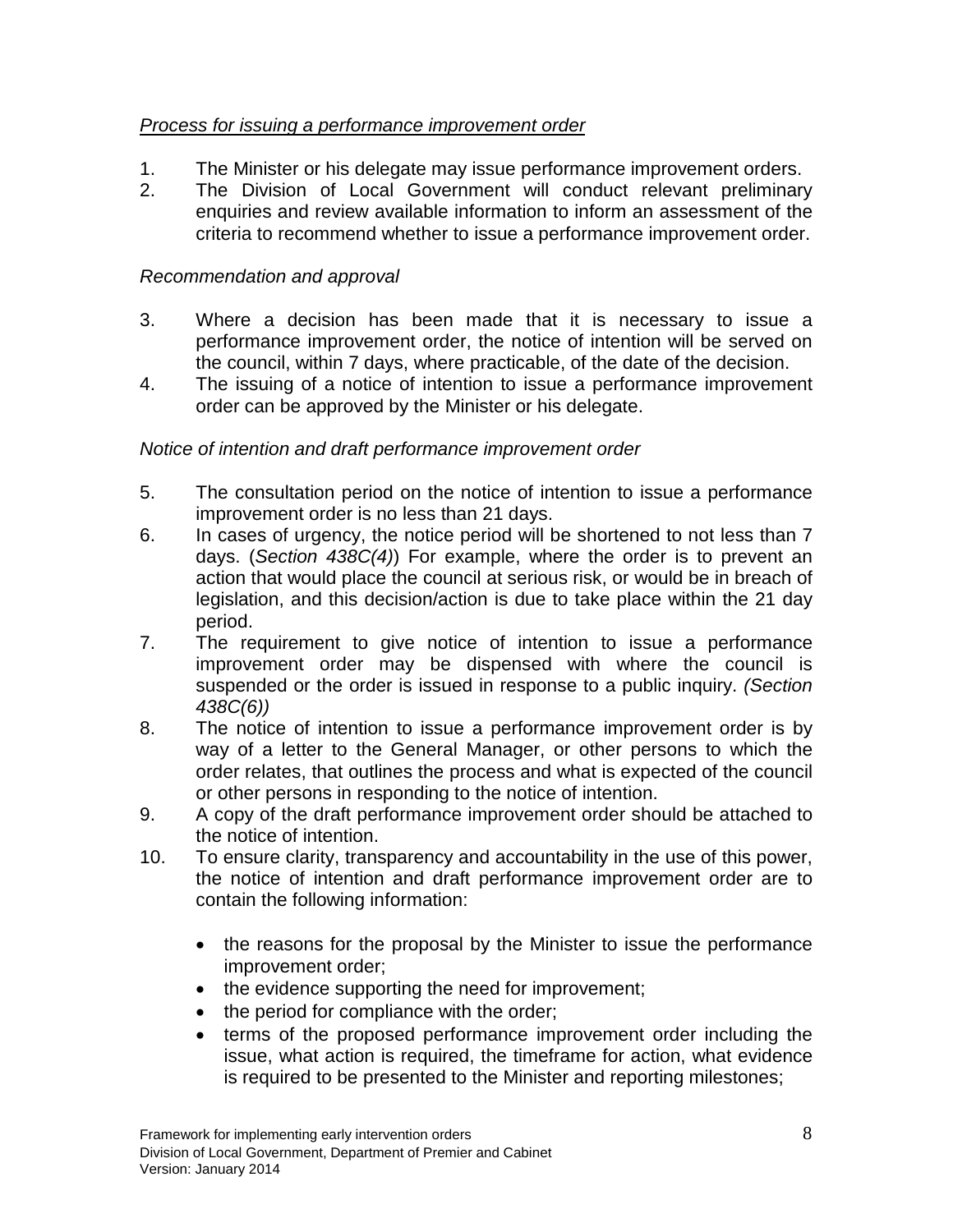- whether the council needs to take advice from a temporary adviser, and if so, the criteria for the appointment. Whether the person to be appointed as temporary adviser is to be nominated by the Minister or by the council. If the appointment is to be made on the recommendation of the council, a request for council to identify who it would recommend to act as adviser; and
- the options available to the Minister for further intervention if the council does not meet the requirements in the performance improvement order. For example, for unsatisfactory progress, unsuitable process, unwillingness to comply. (*Section 438A(3) and 438C(2))*
- 11. It may be appropriate, in some cases, for the performance improvement order to allow a council to identify the timeframe for the implementation of action. For example, the order could require a council to submit an improvement plan within a specified period about the actions to be taken and when.

*(Sections 438A and 438C)*

#### <span id="page-8-0"></span>*Council's response to notice of intention*

- 12. The councillors must consider the notice of intention to issue a performance improvement order at an open council meeting, where the notice is to be tabled. The council is required, by resolution, to provide the Minister with its response within the period specified by the notice.
- 13. The Minister is to have regard to any submissions made by the council when deciding whether to issue or change the terms of the proposed performance improvement order. *(Sections 438C(3) and 438C(5))*

<span id="page-8-1"></span>*Issuing of performance improvement order*

- 14. The Minister or his delegate issues the performance improvement order.
- 15. The draft performance improvement order is retracted, or a performance improvement order will be issued, with or without amendment, where practicable, within 7 days of receiving the council's response to the notice.
- 16. If the draft performance improvement order is retracted, the council will be advised in writing of the reasons and requested to table this advice at the next available council meeting.
- 17. A performance improvement order may be served by registered post to the General Manager or other persons or by electronic means if the council or person has given the Division of Local Government an email address for the service of documents. (*Section 438ZD*)
- 18. Performance improvement orders can require specific actions of individual councillors that are not required of, or are different to, the actions required of other councillors. Each councillor is obliged to comply with the actions required of them in the order issued to them. *(Section 438A(5))*
- 19. The council is required to publish the order on its website. (*Section 438D*)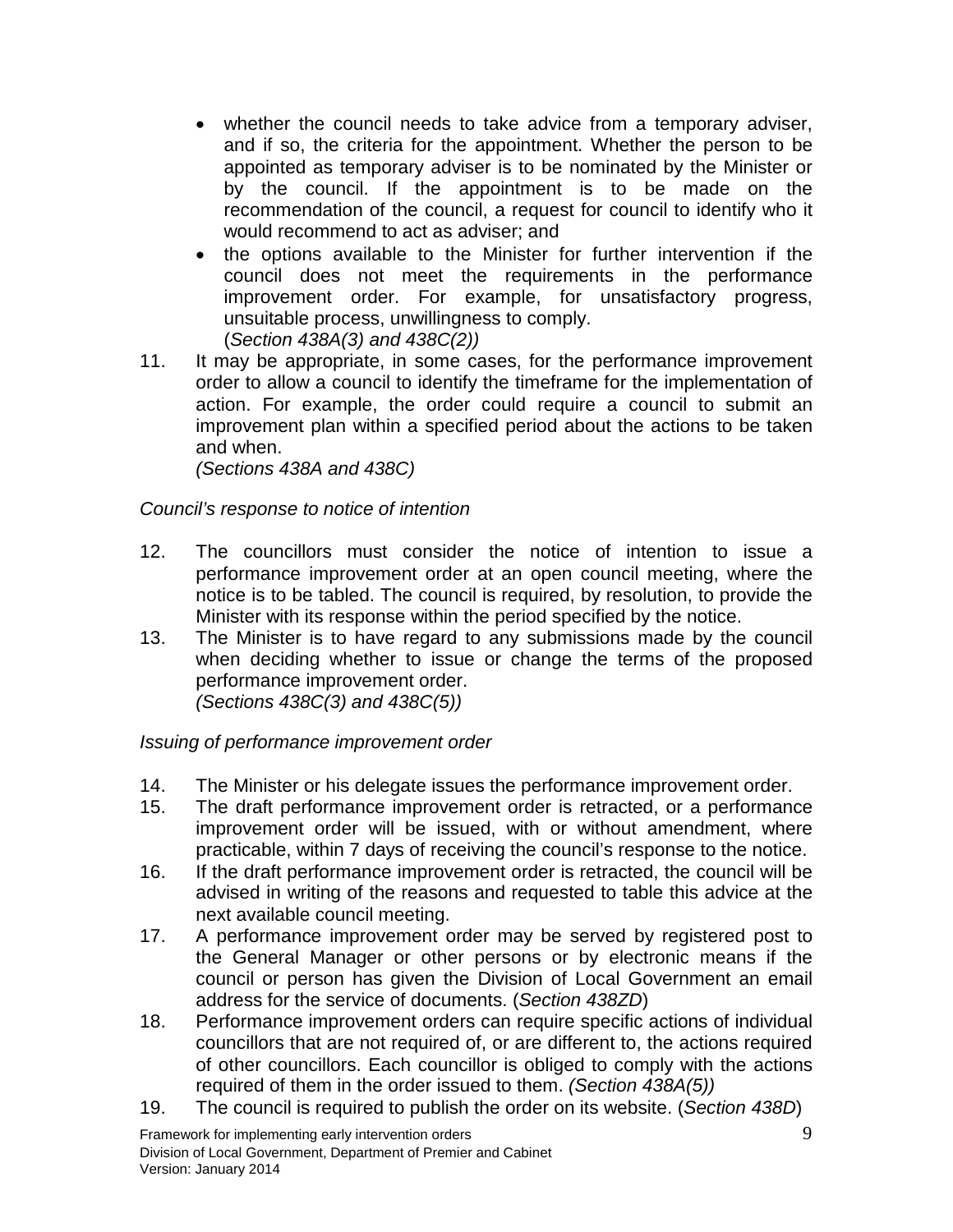- 20. The council is required to table the performance improvement order at the next available council meeting.
- 21. The performance improvement order will be published on the Division's website. (*Section 438D*)
- 22. The council will be provided with a compliance report template which must be completed and provided to the Chief Executive at the reporting milestones identified in the order. If a temporary adviser has been appointed, council's progress report will need to be endorsed by the adviser. (*Sections 438F and 438H(2)*)

#### <span id="page-9-0"></span>*Procedures for appointing temporary advisers (Section 438G)*

The Minister, the Division or the council may determine that a council needs assistance to make the improvements the subject of a performance improvement order. In those cases, the Minister may order that a temporary adviser or panel of temporary advisers is appointed to undertake this role.

A council may nominate a suitable person or persons to act as temporary adviser/s. Staff from another council could act as an adviser. The Minister must approve such nomination by way of order to appoint the person/s. The appointed temporary adviser is the person responsible for assisting the council for the purpose of ensuring compliance with the performance improvement order.

Temporary advisers should be suitably qualified persons who have relevant expertise in the area of the matter the subject of the performance improvement order.

An advisory panel may include a representative from the Division. Temporary advisers may be persons known to the Minister, the Chief Executive or the council. They may include persons from the panel of interim administrators.

Temporary advisers are appointed at the council's cost. The council is responsible for determining the payments to an adviser/members of an advisory panel where an adviser is appointed on the recommendation of the council. Where there is a dispute, the Chief Executive will determine the payment to be made to the adviser/s.

Where the temporary adviser is appointed on the Minister's own initiative, the payment is determined by the Minister and paid from the council's funds.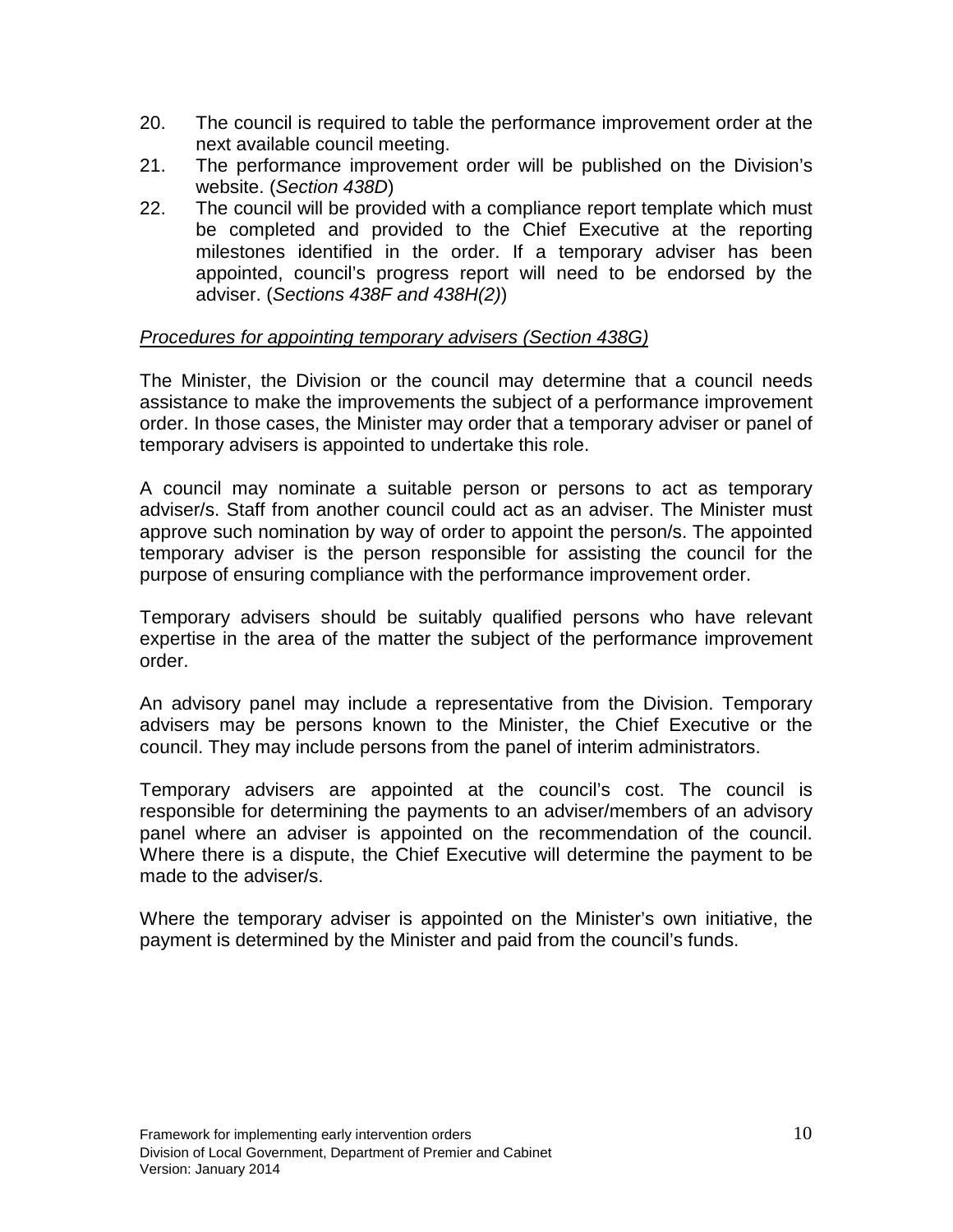#### <span id="page-10-0"></span>*Monitoring implementation*

- 23. The performance improvement order will prescribe the timeframe for action, the reporting milestones for the implementation of the order and the evidence of compliance required by the Minister.
- 24. The council will be required to provide the Minister with a compliance report on the implementation of the performance improvement order at the reporting milestones.
- 25. The compliance report will be used by the Division to make its assessment of council's progress.
- 26. The finalisation of the implementation of the performance improvement order is approved by the Minister based on the final report from the council and the Division's assessment.
- 27. When the council has implemented a performance improvement order to the satisfaction of the Minister, it will be advised in writing that no further action is contemplated.
- 28. The order, the final compliance report and the Division's assessment, will be published on a "completed orders" section of the Division's website. These documents will remain on the website.
- 29. If the council has not implemented the performance improvement order to the satisfaction of the Minister, further intervention options will be considered (see below).

#### <span id="page-10-1"></span>*Further options*

If for any reason the council does not comply with a performance improvement order, then the Minister and the Division may undertake or recommend any other intervention strategy that may be appropriate to respond to the issue of concern. These options may include, but are not limited to:

- ordering a suspension period
- issuing an additional order to do, or refrain from doing, something
- instigating a section 430 investigation
- recommending a section 438U public inquiry be convened.

Non-compliance with a performance improvement order may include: the council not tabling the notice of intention to issue a performance improvement order; failing to respond to the notice of intention; failing to meet reporting milestones; insufficient progress; failing to take action on the performance improvement order once issued; failing to appoint an adviser.

If the council has failed to effectively implement the performance improvement order, it is important that further action is taken.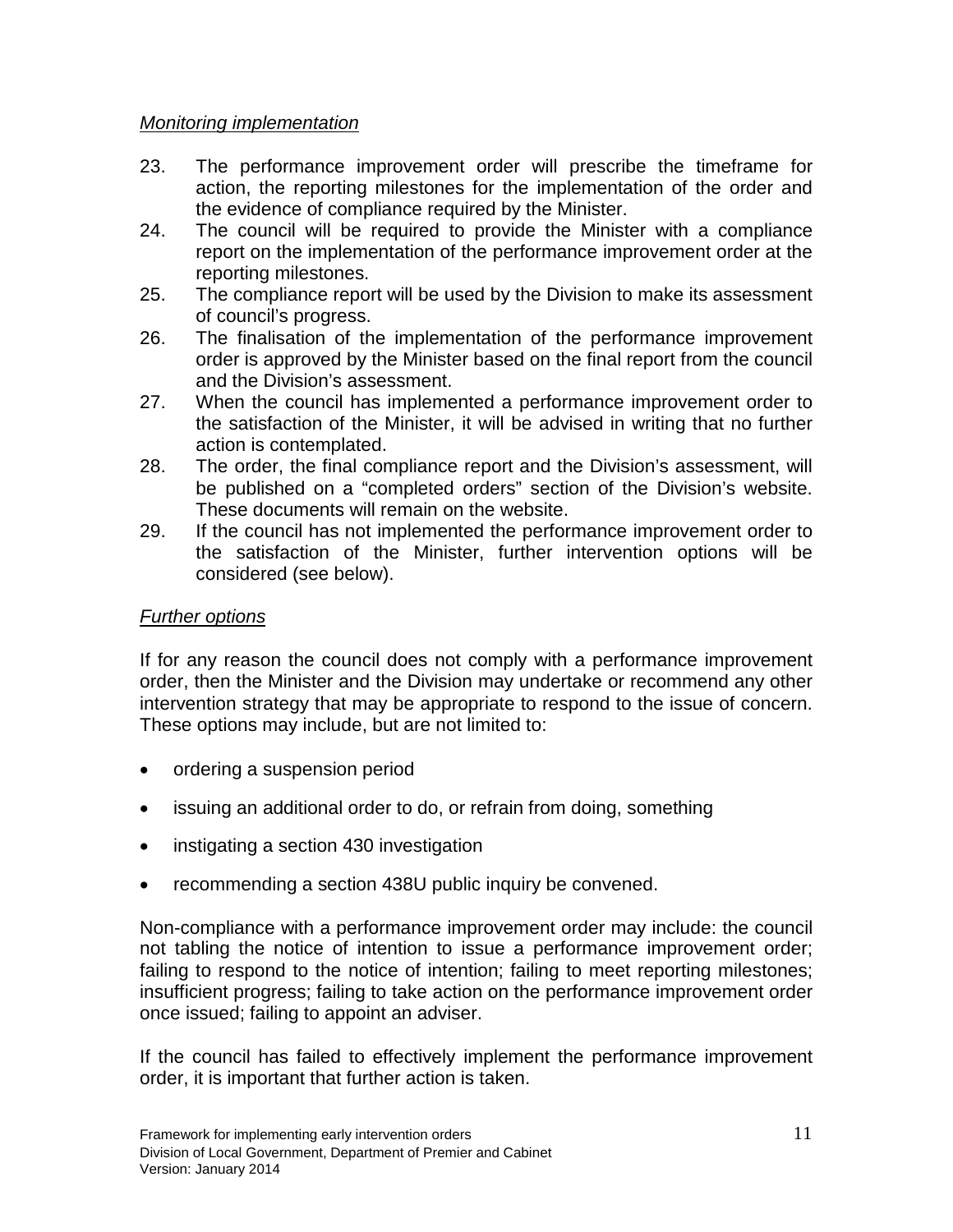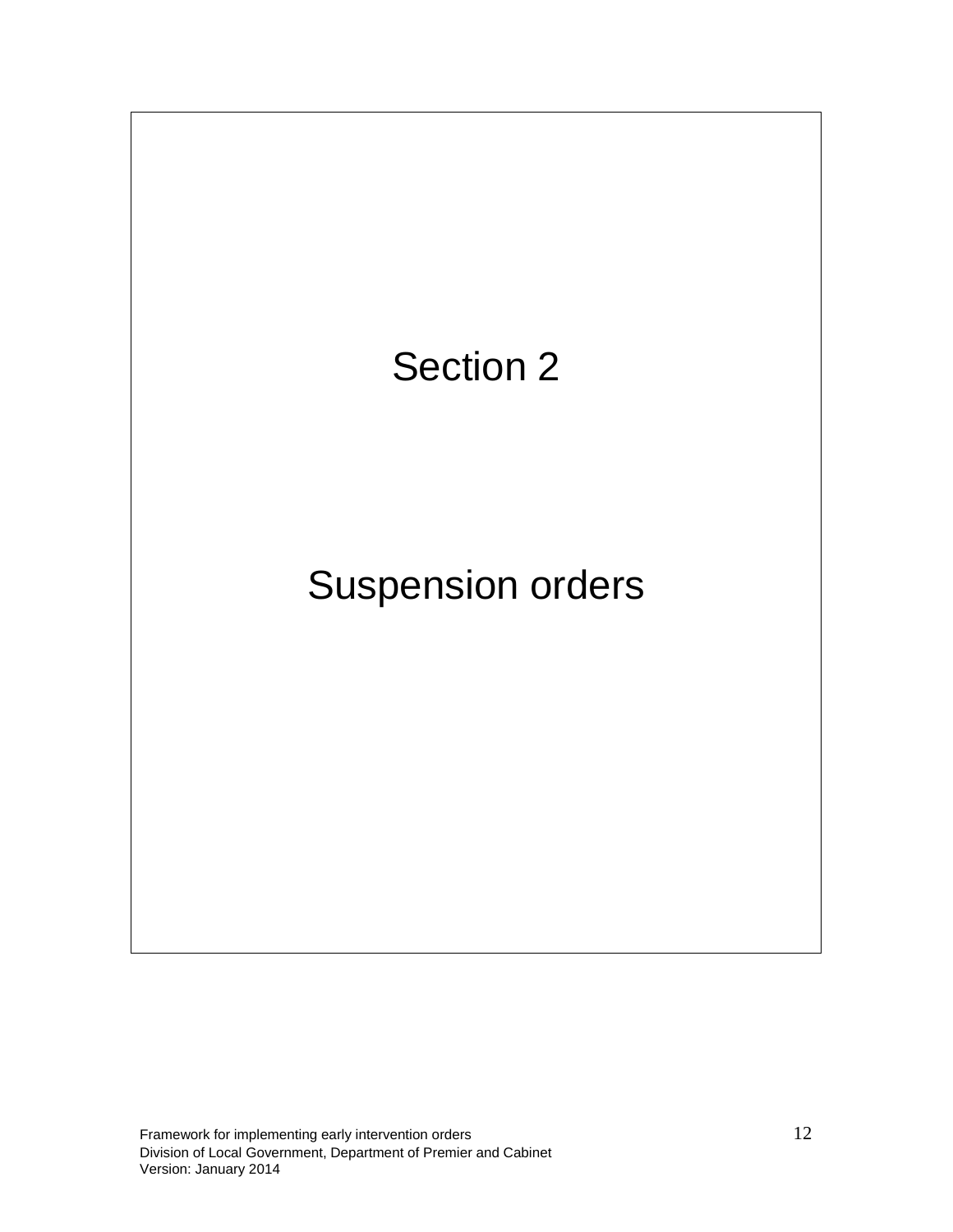### **Section Two – suspension orders**

#### <span id="page-12-1"></span><span id="page-12-0"></span>*Purpose*

The purposes of suspension is to enable prompt action to be taken to correct a problem, provide time out to build or restore relationships, allow effective business to resume and/or to remedy a failure by a council to do something that is required of it. The Minister for Local Government has the power to suspend a council.

#### <span id="page-12-2"></span>*How a request to order suspension is initiated*

Requests to the Minister for Local Government to issue a suspension order may be made by any person including the Chief Executive, or others, such as council officials, members of the public, other Ministers and other Members of Parliament.

The Minister is not obliged to act on every request to issue a suspension order.

#### <span id="page-12-3"></span>*Criteria to be considered to determine whether to issue a suspension order*

*Section 438I* of the *Local Government Act 1993* provides the Minister with a power to suspend all councillors as the governing body of council for up to three months if the Minister believes on reasonable grounds that the appointment of an interim administrator is necessary to restore the proper or effective functioning of the council.

Additionally, section 438W provides the Minister with a power to suspend all councillors during the conduct of a public inquiry relating to that council.

Generally, a performance improvement order will be issued before suspension is considered.

Generally, a suspension order would not be considered where the suspension would commence in the period of 3 months before an ordinary election (see criteria below).

Section 438I provides that a suspension order may be issued if the Minister *"reasonably believes"* that the appointment of an interim administrator is necessary to restore the proper or effective functioning of the council. Therefore, the issues or conduct in question should be sufficiently serious to warrant the order.

For the purposes of section 438J the criteria to be considered in assessing whether to issue a suspension order are prescribed under the Local Government (General) Regulation 2005 at clause 413E.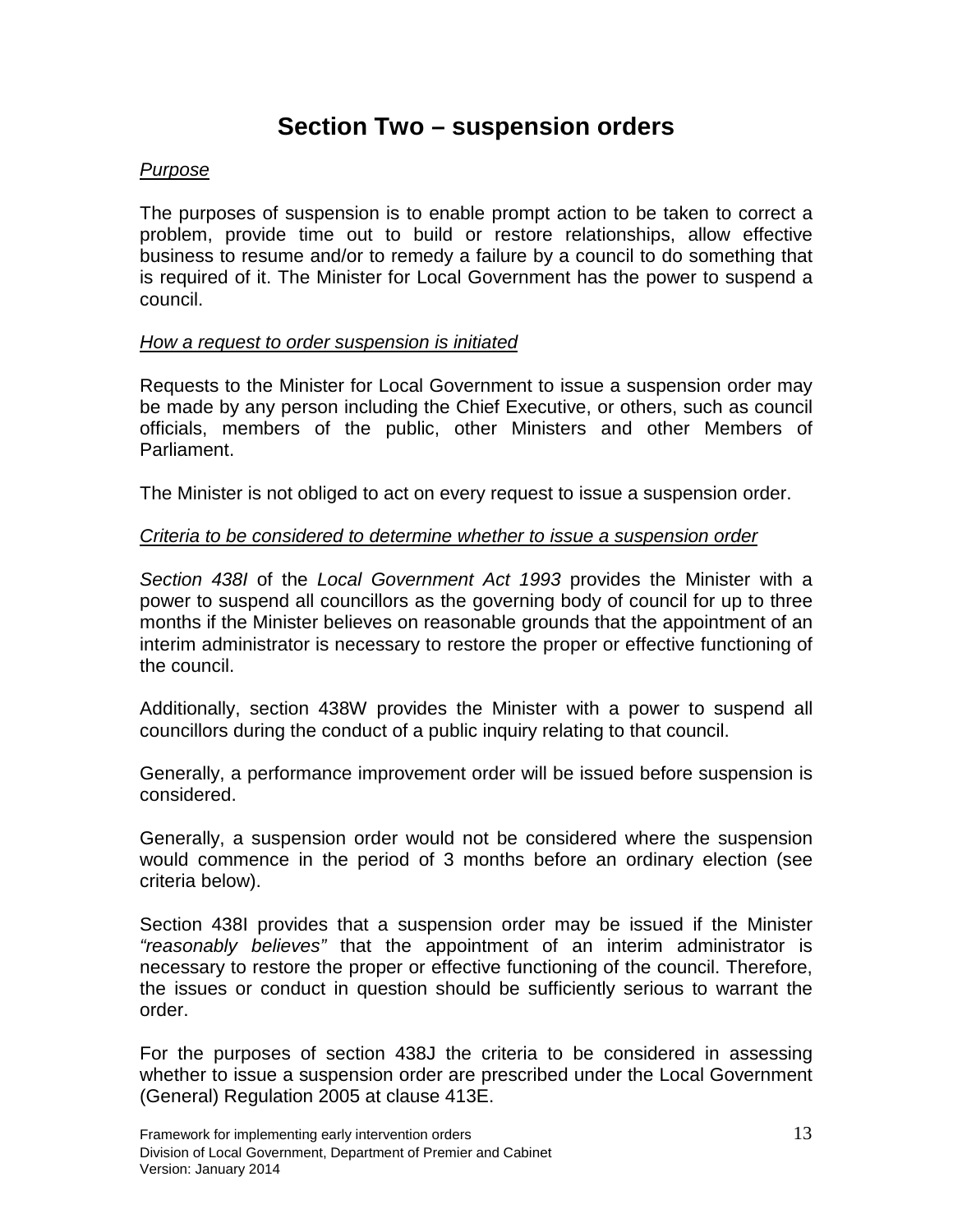The following are the prescribed criteria to be considered in issuing a suspension order:

- a. whether the council has failed to comply with its legislative responsibilities, standards or guidelines,
- b. whether there are significant risks facing the council that are not being addressed,
- c. whether previous intervention attempts have failed,
- d. whether council business is being disrupted and the council failing to exercise its functions,
- e. whether the appointment of an interim administrator is necessary, in the opinion of the Minister, to restore the proper or effective functioning of the council,
- f. whether there is a pattern of poor or inappropriate behaviour by one or more councillors that has not been rectified,
- g. whether an ordinary election of councillors will occur within 3 months after the making of the order,
- h. any other matter that, in the opinion of the Minister, is relevant to the suspension of the council.

Examples where it may be appropriate to issue an order include:

- the situation where a council is continually unable to function because of the inability to maintain a quorum, resulting in delays to important decisions, such as development applications;
- willingness or capacity to improve in relation to serious underperformance is not demonstrated;
- the appointment of an interim administrator is necessary because the relationship between members of the elected body has broken down;
- there is a significant negative impact on the reputation of a council and/or local government generally arising from the council's poor performance.

Examples where suspension orders will not be issued include:

- to overturn a legitimate political decision of a council;
- suspension orders will not be issued in order to achieve an amalgamation or alteration of boundaries as per section 438T.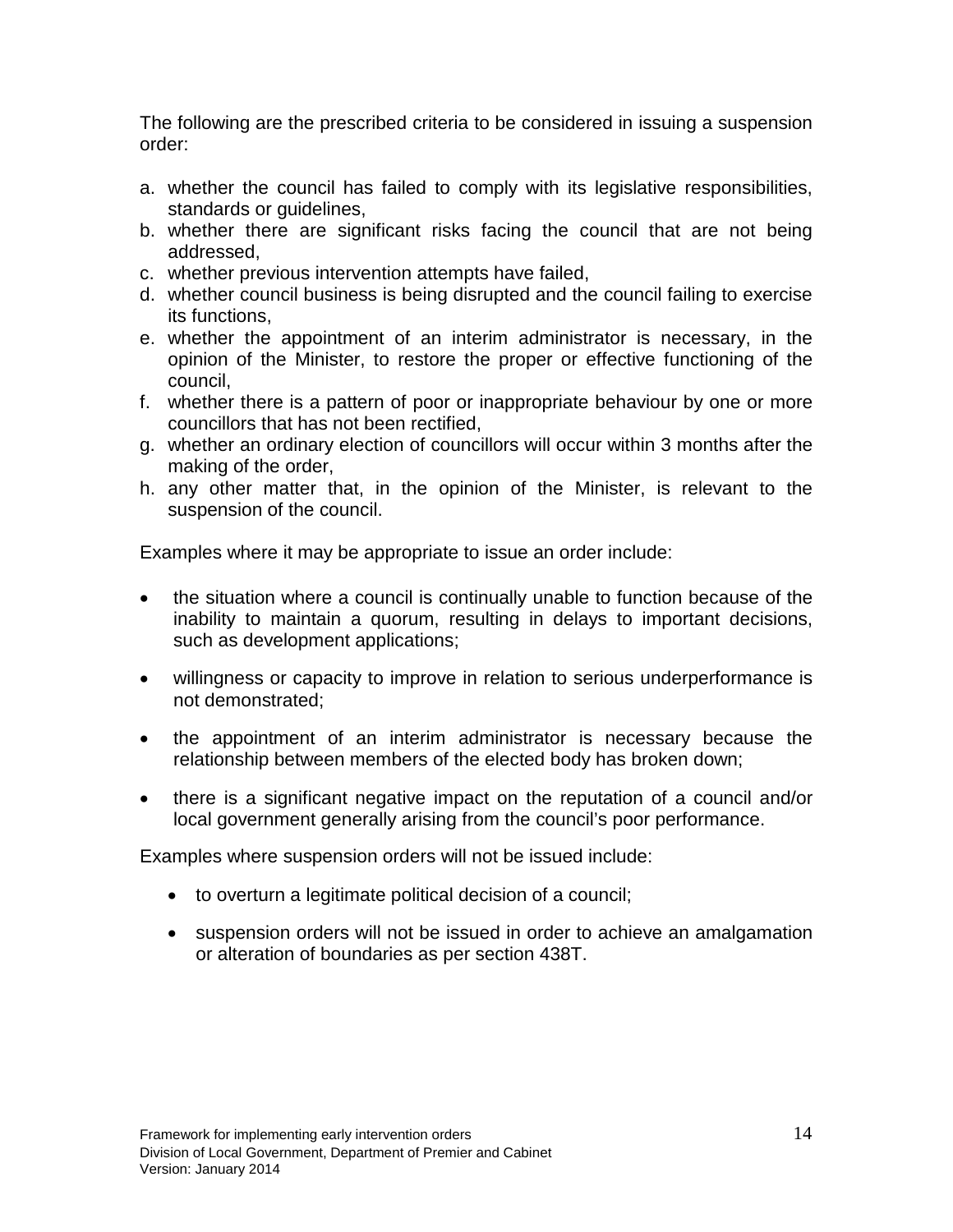#### <span id="page-14-0"></span>*Process for issuing a suspension order*

- 1. The Minister or his delegate may issue a suspension order.
- 2. The Minister will give careful consideration as to whether to make a suspension order in respect of a council if the suspension would commence in the period of 3 months before an ordinary election.
- 3. The Division of Local Government will conduct relevant preliminary enquiries and review available information to inform an assessment of the criteria to recommend whether to issue a suspension order.

#### <span id="page-14-1"></span>*Recommendation and approval*

4. Where a decision has been made that it is necessary to issue a suspension order, the notice of intention will be served on the council, within 7 days, where practicable, of the date of the decision.

#### <span id="page-14-2"></span>*Notice of intention to suspend*

- 5. The issuing of a notice of intention to issue a suspension order can be approved by the Minister or his delegate.
- 6. The consultation period on the notice of intention to issue a suspension order is no less than 14 days.
- 7. In cases of urgency not less than 7 days notice will be provided. (*Section 438K(4)*) For example where the suspension is to prevent a decision being made/action being taken that would place the council at serious financial risk or would be in breach of legislation and this decision/action is due to take place within the 14 day period.
- 8. A notice of intention to issue a suspension order is issued in writing by the Minister to the Mayor of the council with a copy to the general manager.
- 9. To ensure clarity, transparency and accountability in the use of this power, the notice of intention to issue a suspension order will contain the following information:
	- the factual circumstances that give rise to the suspension;
	- the reasons for issuing a suspension order;
	- what action may be required of councillors during the period of suspension;
	- the Minister's intention to appoint one or more interim administrators at council's cost; and
	- the duration of the suspension.

*(Sections 438I and 438K)*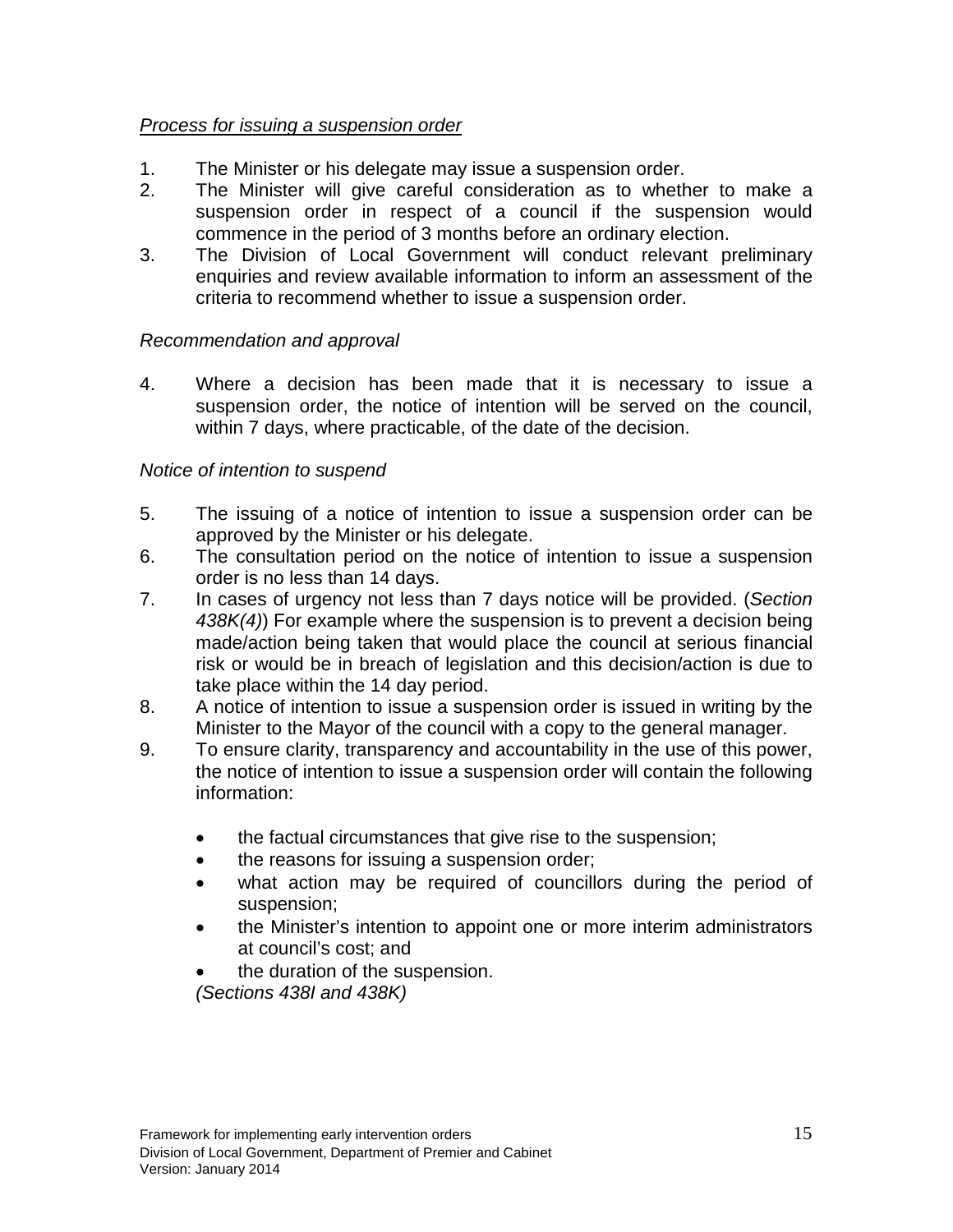#### <span id="page-15-0"></span>*Council's response to notice of intention*

- 10. The councillors must consider the notice of intention to issue a suspension order at an open council meeting, where the notice is to be tabled. The council is required, by resolution, to provide the Division with its response within the period specified in the notice.
- 11. Each councillor may individually respond to the notice of intention.
- 12. The Minister is to have regard to any submissions made by the council when deciding whether to issue or change the terms of the proposed suspension order. *(Section 438K)*

#### <span id="page-15-1"></span>*Issuing of order to suspend*

- 13. The Minister or his delegate issues the suspension order.
- 14. The draft suspension order is retracted, or a suspension order will be issued, with or without amendment, by the Minister, where practicable, within 7 days of receiving council's response to the notice.
- 15. If the draft suspension order is retracted, the council will be advised in writing of the reasons and requested to table this advice at the next available council meeting.
- 16. If the Minister determines to suspend the council, the suspension order is published in the Gazette. (*section 438I*)
- 17. The suspension order is to be served on all the councillors and a copy provided to the council's general manager.
- 18. A suspension order may be served by post to the Mayor or by electronic means if the Mayor has given the Division of Local Government an email address for the service of documents. (*Section 438ZD*)
- 19. Where the council is suspended, the Minister will appoint an interim administrator. (*Section 438M*)
- 20. The suspension order, or by subsequent order published in the Gazette, names the person or persons appointed as the interim administrator/s, the conditions of the interim administrator's appointment and may be accompanied by an order that identifies what action may be required to be undertaken by the interim administrator during the suspension period.
- 21. The interim administrator is required to table the suspension order at the next available council meeting and publish the order on the council's website.
- 22. The suspension order will be placed on the Division's website.
- 23. During the period of suspension councillors are suspended from civic office and as such are not entitled to exercise any functions of civic office or to receive any fee or other remuneration including the payment of expenses or use of council facilities. *(Section 438L)*
- 24. Despite the provisions of section 438L, the interim administrator may decide to allow councillors to: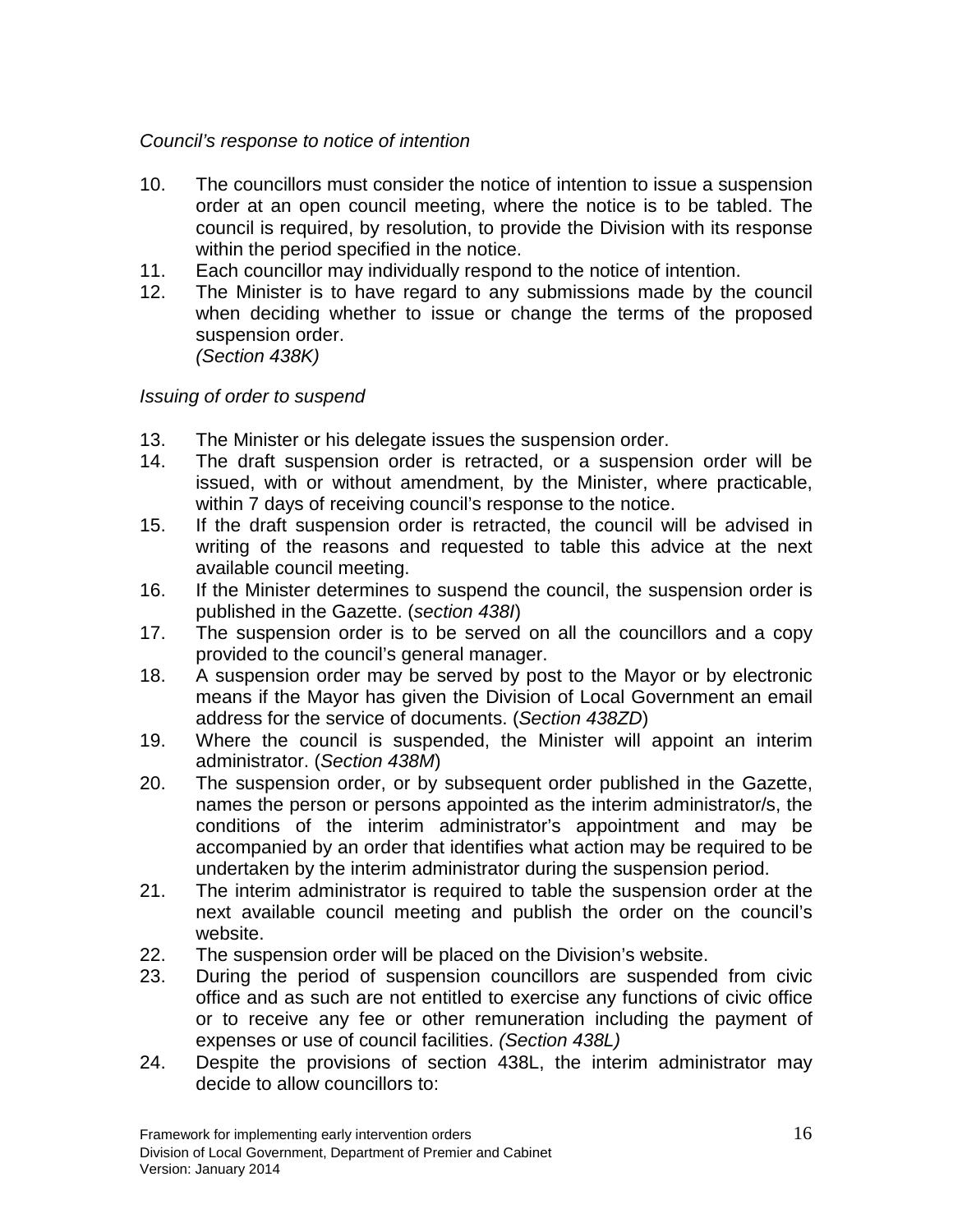- a. retain some council property or equipment during the suspension period, and/or
- b. to use council facilities for the purposes of meeting a requirement under an order.
	- This decision will be made on a case by case basis.
- 25. The council's interim administrator will be provided with a report template which should be completed and provided to the Minister at the reporting milestones identified in the suspension order. (*Section 438N*)

#### <span id="page-16-0"></span>*Process for appointment of interim administrators (Section 438M)*

Interim administrator appointments are made by the Minister on the advice of the Chief Executive.

Interim administrators may be selected from a panel of suitably qualified persons who are approved by the Minister. The Minister may select other persons they deem suitable to act as interim administrators and are not limited to the panel of suitably qualified persons.

An interim administrator may include a senior member of staff from another council. This could include from a council where there is a NSW sister city relationship.

Interim administrator appointments should be considered on the basis of persons who are suitably qualified and who have capacity to oversee the council. Consideration may be given to persons with relevant expertise in the matter the subject of any performance improvement order that may have been issued.

Interim administrators are appointed at the council's cost. The remuneration for administrators is determined by the Minister and will be set out in the suspension order. The level of remuneration will be generally based on the current cost of councillor and mayoral fees for the relevant council as set by the Local Government Remuneration Tribunal.

The following role specification applies to interim administrator positions:

*Role*: The interim administrator's role is to perform the functions of the governing body of council under the *Local Government Act 1993* and any other Act. (*section 438M*)

> This includes undertaking the roles identified in sections 232(1) and 226 of the *Local Government Act 1993* relating to councillors and the mayor.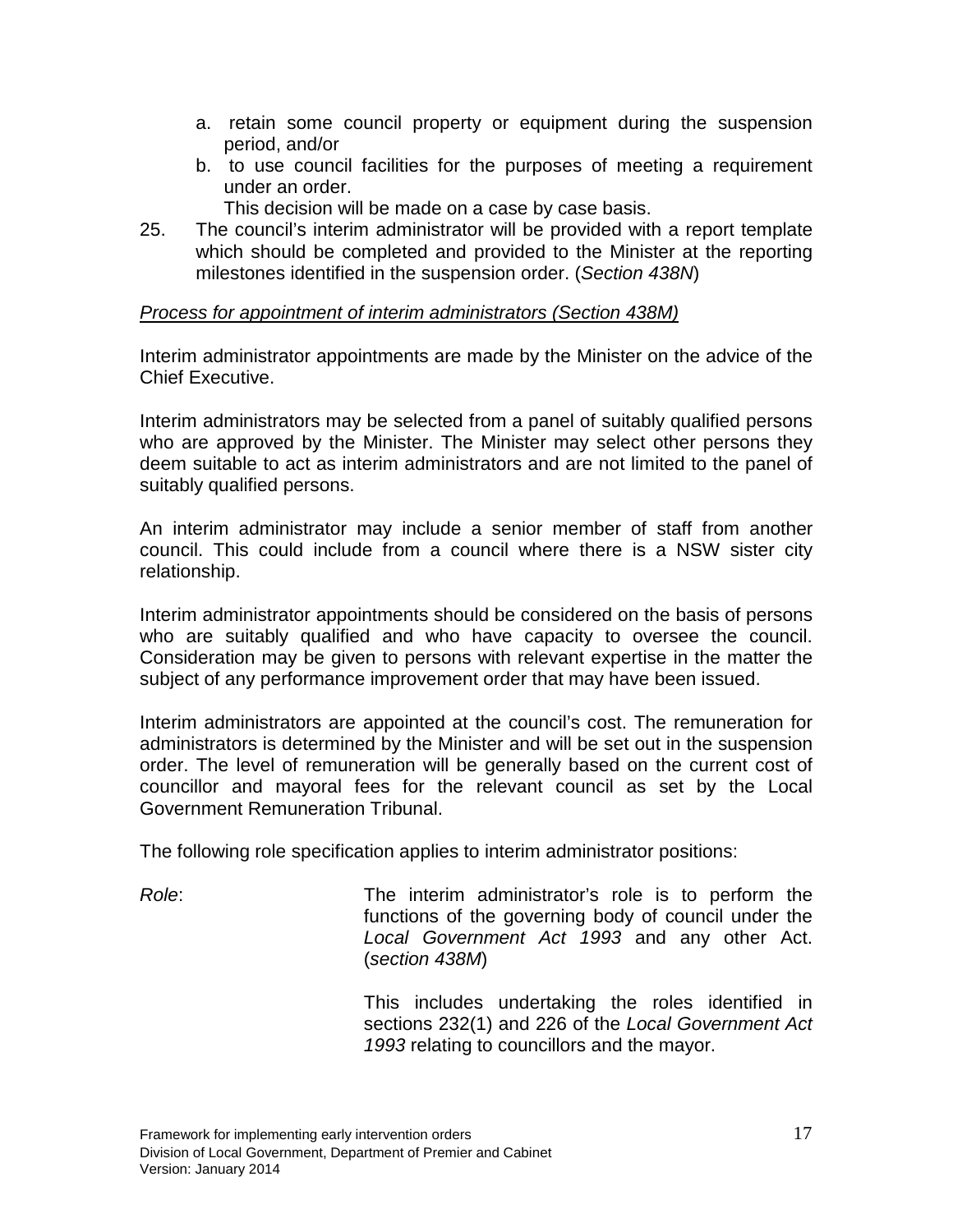|                      | The interim administrator is responsible for oversight<br>of the implementation of the suspension order and<br>any performance improvement order and reporting on<br>progress to the Minister at the identified reporting<br>milestones.                                                            |
|----------------------|-----------------------------------------------------------------------------------------------------------------------------------------------------------------------------------------------------------------------------------------------------------------------------------------------------|
| Criteria:            | Capacity to implement effective local government<br>practices;                                                                                                                                                                                                                                      |
|                      | An understanding of local government;                                                                                                                                                                                                                                                               |
|                      | Relevant expertise in the area of the matter that gave<br>rise to the suspension or matter the subject of a<br>performance improvement order; and                                                                                                                                                   |
|                      | experience<br>Knowledge of,<br>and<br>in,<br>public<br>administration.                                                                                                                                                                                                                              |
| Place of work:       | The interim administrator is expected to attend the<br>council administration centre when undertaking the<br>administrative functions of the role. The council is to<br>provide office space and other necessary support.                                                                           |
| Term of appointment: | An interim administrator's term of appointment will be<br>specified in the relevant suspension order, but will not<br>exceed the period during which the council is<br>suspended. The term of appointment may<br>be<br>extended if the duration of the council suspension is<br>extended.           |
|                      | The interim administrator's appointment can<br>be<br>terminated prior to the completion of the appointment<br>term where the Minister considers this necessary.<br>(section 438M)                                                                                                                   |
| Time commitment:     | The interim administrator is expected to commit the<br>necessary time to effectively:                                                                                                                                                                                                               |
|                      | conduct the relevant council meetings<br>٠<br>undertake the civic and ceremonial functions of<br>▪<br>the governing body<br>undertake the administrative functions of the<br>٠<br>role, such as oversight of the general manager<br>implementation of any performance<br>and<br>improvement orders. |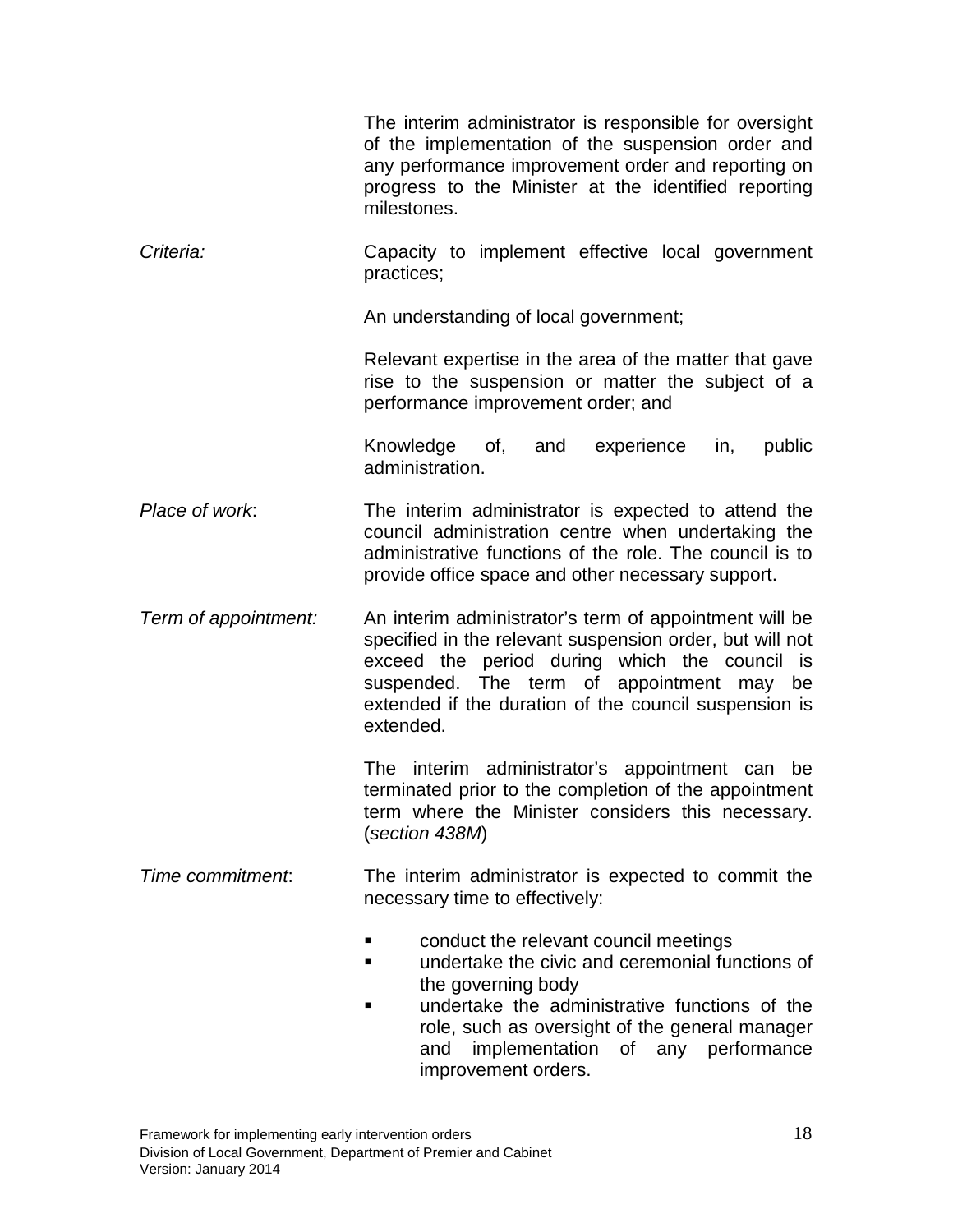The average time commitment is expected to be between one to three days per week.

*Payment*: The interim administrator's remuneration will be set out in the suspension order. The level of remuneration will be generally based on the current cost of councillor and mayoral fees for the relevant council as set by the Local Government Remuneration Tribunal.

> The council will provide facilities sufficient for the interim administrator to perform their duties. Reasonable out of pocket expenses will be reimbursed in accordance with the council's adopted expenses and facilities policy under section 252 of the Act.

*Obligations:* The interim administrator is subject to the Model Code of Conduct for Local Councils in NSW. Complaints about the conduct of an interim administrator are made to the Chief Executive of the Division of Local Government.

> The interim administrator's ongoing appointment is subject to satisfactory performance.

*Reporting requirements:* The interim administrator is required to report to the Minister on a regular basis. The interim administrator may be required to prepare an improvement plan and report progress on its implementation in accordance with the suspension order and performance improvement order (if one is issued).

> The interim administrator is to give the Minister or Chief Executive a written report about their administration of the council no less than 14 days before the end of the initial suspension period. (*section 438N*)

> If the initial suspension period is extended, the interim administrator is to prepare a further report no less than 14 days before the end of the extended suspension period.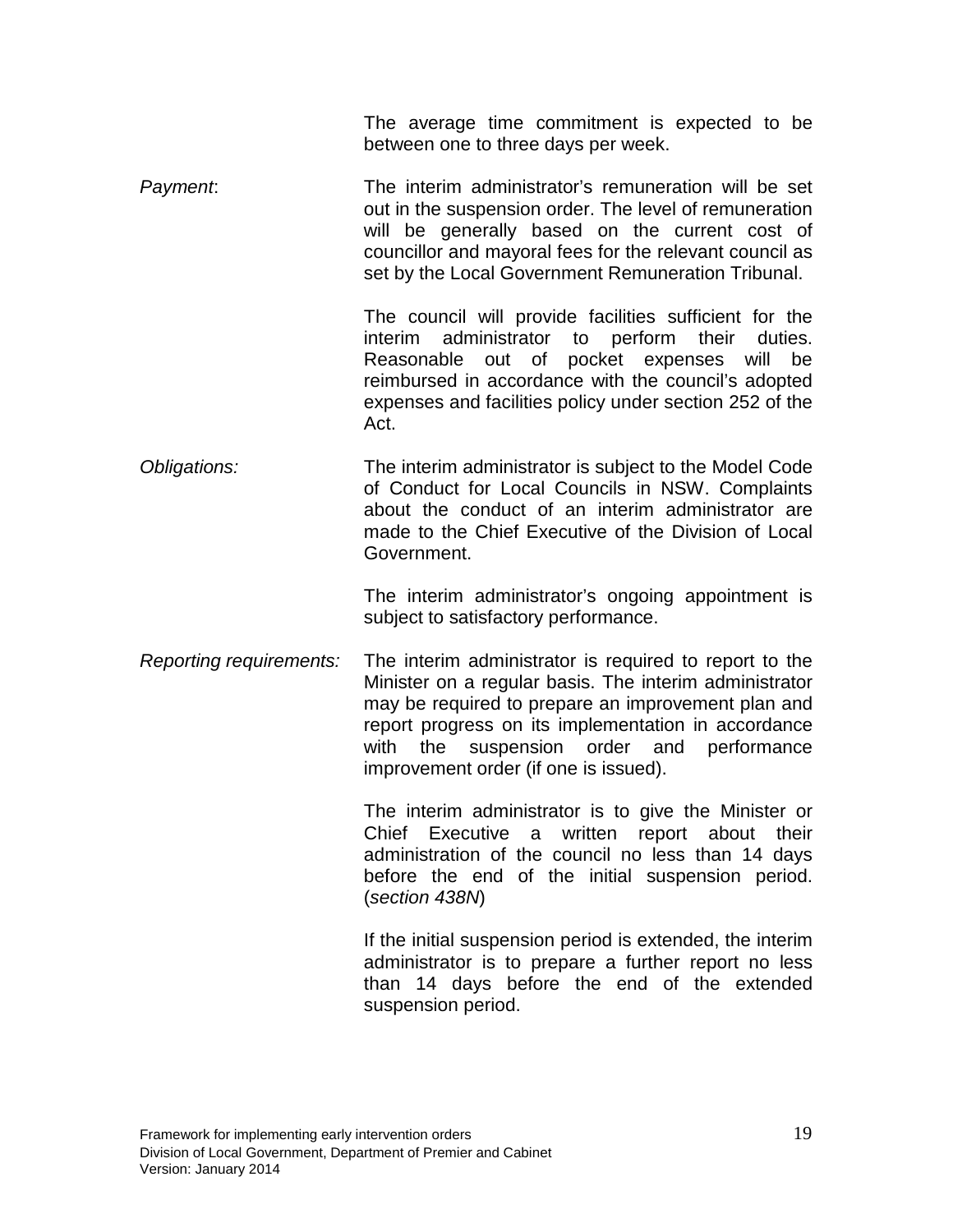#### <span id="page-19-0"></span>*Monitoring the suspension period*

- 26. The suspension order will detail what action is required to be taken by the interim administrator and, if applicable, the suspended councillors, the evidence required to be presented to the Minister and reporting milestones during the suspension period.
- 27. The interim administrator will be required to provide progress reports as required by the suspension order.
- 28. The interim administrator will be required to prepare a final written report 14 days before the end of the suspension period. *(Section 438N)*
- 29. The Division will make an assessment of the interim administrator's report, including an analysis of evidence provided by the interim administrator and any observations made during the monitoring of the suspension period.
- 30. If the suspension period is not extended, each individual councillor and council's general manager will be provided with a copy of the report and assessment and advised in writing that the Minister is satisfied and that no further action is required.
- 31. The completed progress report and the Division's assessment will be published on the Division's website with the suspension order.
- 32. When the suspension period has ended, the suspension order and final progress report, with the Division's assessment, will be published on a "completed suspensions" section of the Division's website. These documents will remain on the website.
- 33. If the council has not implemented the suspension order to the satisfaction of the Minister, further intervention options will be considered (see below).

#### <span id="page-19-1"></span>*Further options*

The legislation enables a suspension order to be amended, on the recommendation of the Chief Executive or the interim Administrator, to extend the period during which the council is suspended, but only to a maximum total period under that suspension order of 6 months. (*Section 438O*)

- 34. The Minister may amend the suspension order to extend or further extend the suspension period, by order published in the Gazette on or before the end of the suspension period.
- 35. Notice is to be given to the council, in writing, at least 7 days before the order extending the suspension is made.
- 36. The notice to extend the suspension is to include the reasons and duration of the extension.
- 37. Submissions in respect of the extension are not to be invited. *(Section 438O)*

If for any reason the Minister is concerned about the emergence of more serious issues during the suspension period, or with the interim administrator's progress in implementing the suspension order, that warrant further action by the Minister